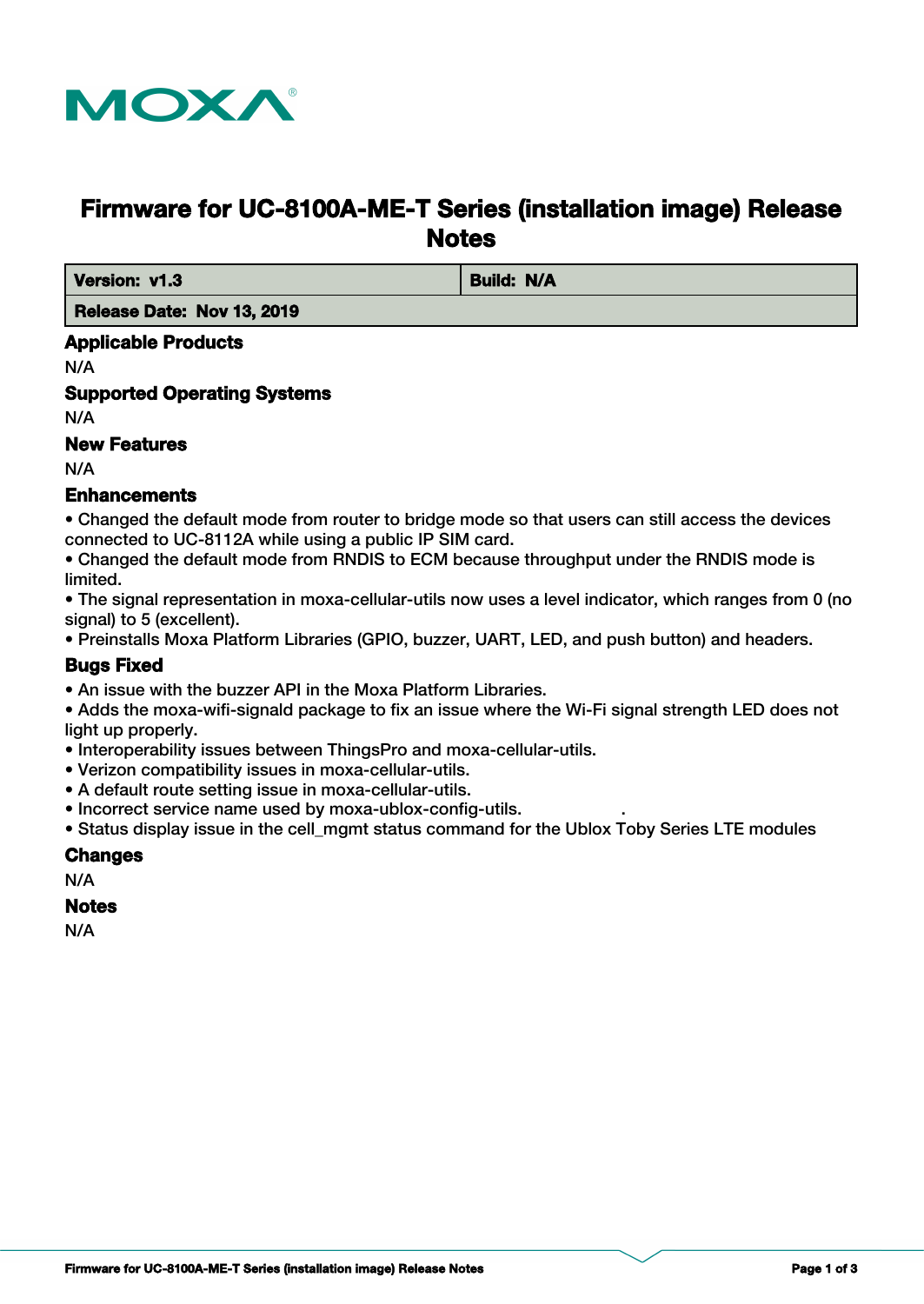

**Version: v1.3 Build: N/A** 

 **Release Date: Nov 13, 2019**

#### **Applicable Products**

UC-8112A-ME-T-LX, UC-8112A-ME-T-LX-US, UC-8112A-ME-T-LX-EU, UC-8112A-ME-T-LX-AP

#### **Supported Operating Systems**

Moxa Industrial Linux (Debian 9)

### **New Features**

N/A

# **Enhancements**

• Changed the default mode from router to bridge mode so that users can still access the devices connected to UC-8112A while using a public IP SIM card.

• Changed the default mode from RNDIS to ECM because throughput under the RNDIS mode is limited.

• The signal representation in moxa-cellular-utils now uses a level indicator, which ranges from 0 (no signal) to 5 (excellent).

• Preinstalls Moxa Platform Libraries (GPIO, buzzer, UART, LED, and push button) and headers.

### **Bugs Fixed**

• An issue with the buzzer API in the Moxa Platform Libraries.

• Adds the moxa-wifi-signald package to fix an issue where the Wi-Fi signal strength LED does not light up properly.

- Interoperability issues between ThingsPro and moxa-cellular-utils.
- Verizon compatibility issues in moxa-cellular-utils.
- A default route setting issue in moxa-cellular-utils.
- Incorrect service name used by moxa-ublox-config-utils. .

• Status display issue in the cell\_mgmt status command for the Ublox Toby Series LTE modules.

### **Changes**

N/A

#### **Notes**

N/A